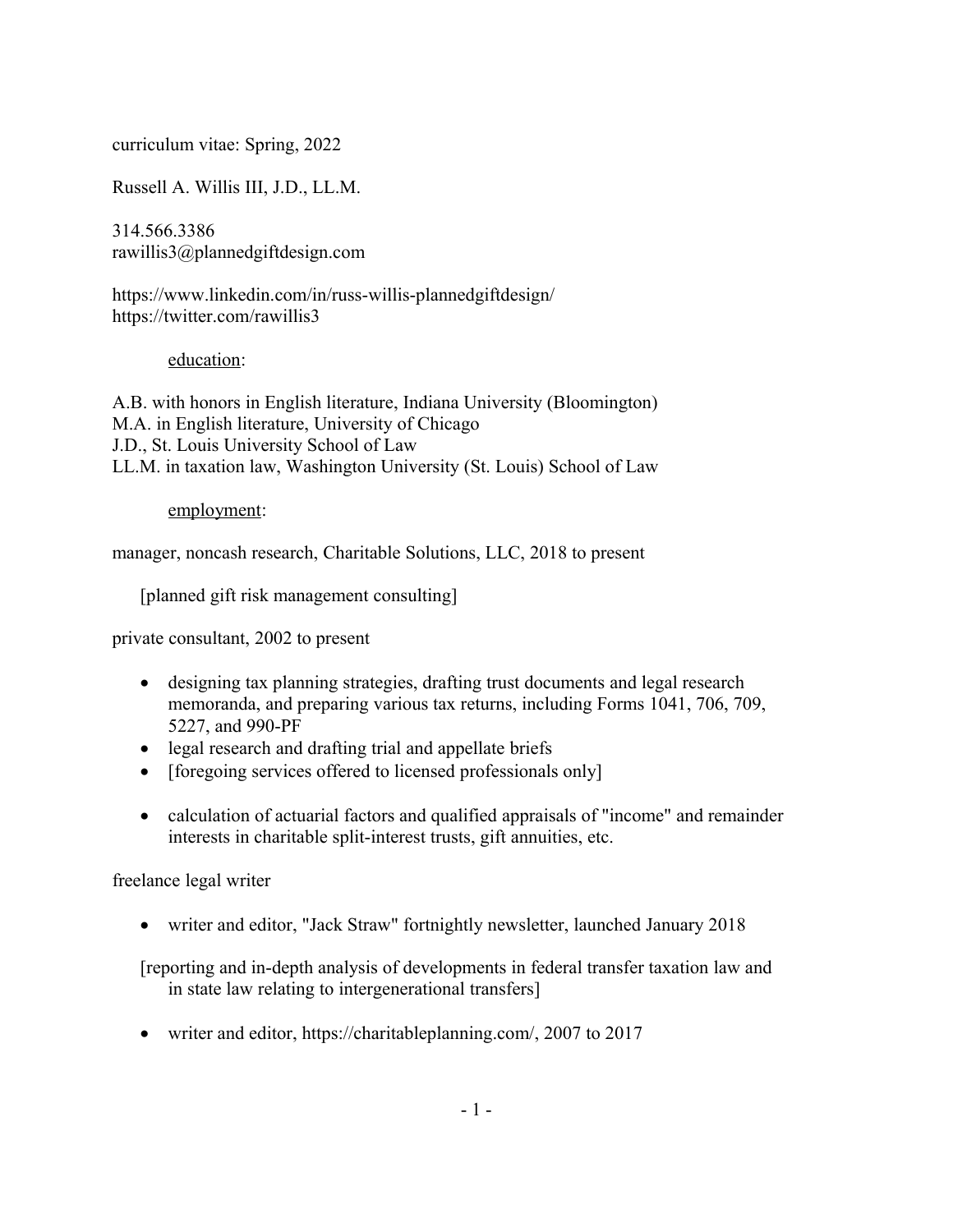[subscription website providing daily coverage of developments in federal tax law of particular interest to charitable gift planners]

solo law practice, 1991 through 2002

 with concentration in transfer tax planning and probate administration, including contested probate matters

trust counsel, Mercantile Bank of St. Louis, N.A., mid-1980s through 1991

in-house legal advisor, primarily to real estate and fiduciary income tax functions

adjunct faculty, evening division, St. Louis University School of Law, mid 1990s

• courses in future interests and tax-driven estate planning

# selected seminar papers and publications:

"Trigger warning: the 'safe harbor' at section 420," The St. Louis Bar Journal, vol. 68, p. 24 (Spring 2022)

"A magical action for naught: nonfungible tokens," Bloomberg Tax (Bureau of National Affairs) https://news.bloombergtax.com/daily-tax-report/a-magical-action-for-naught-nonfungible-tokens (06/07/21)

"PG 103: what every gift planner should kinda know," adapted from materials initially developed for HalfMoon Education, Inc. (see below) (October 2020)

• [asynchronous webinar series and accompanying book-length text]

"Section 112: the problem child of the Uniform Trust Code," Estate Planning (Thomson Reuters) vol. 46, no. 7, p. 32 (July 2019)

"Income ordering rule shifts benefit to lower generation," 163 Tax Notes 1031 (05/13/19)

• [a critique of PLR 201825007]

"Accelerating the remainder gift: two case studies," paper presented at the 2018 National Conference on Planned Giving, Las Vegas, NV (10/19/18)

 $\bullet$  [tax and nontax considerations arising in connection with (a) commuting a charitable remainder trust or assigning part or all of the unexpired "income" interest to the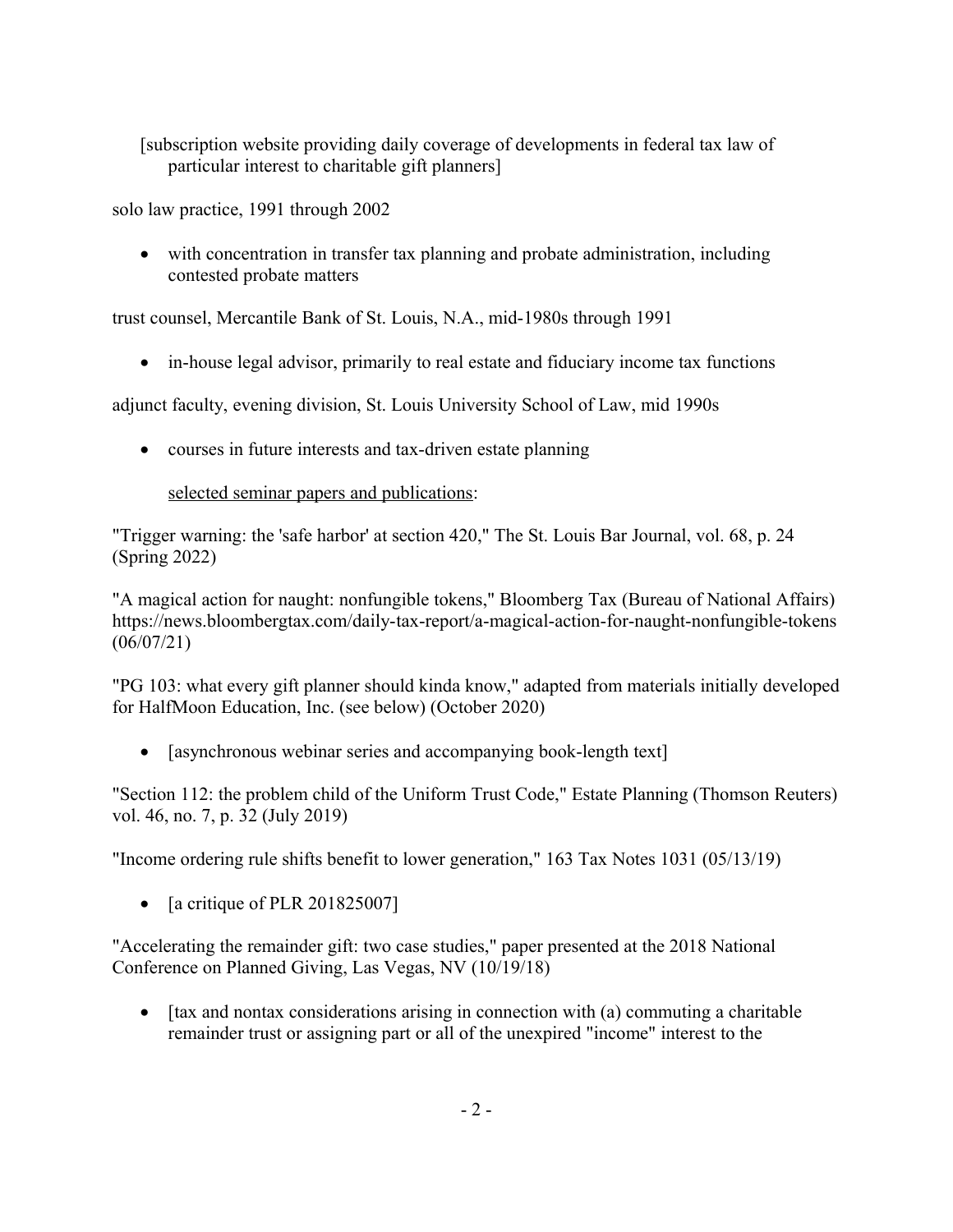remainderman outright or in exchange for a gift annuity, of (b) assigning part or all of a gift annuity to the issuing charity]

• also presented at the 2019 Western Regional Planned Giving Conference (05/31/19)

"Charitable gift planning," webinar series through HalfMoon Education, Inc. (December 2017)

• [series of six webinars, one hundred minutes each, ten hours total, covering the basic principles of tax-advantaged charitable gift planning, from percentage limitations and reduction rules through bargain sales, gift annuities, remainder annuity and unitrusts, pooled income funds, "grantor" and nongrantor lead trusts, etc.]

"Letter ruling on constructive trust addition omits key questions," 157 Tax Notes 841 (11/06/17)

• [exploring questions not addressed in PLR 201735005, confirming that an adustment between the trustee of a multi-generational trust and a nonskip beneficiary arising from the misreporting of capital gain as a passthrough item would not cause the trust to lose its grandfathered status as exempt from the generation-skipping transfer tax or trigger other transfer tax consequences for the beneficiary]

"Waiting for the other shoe," 156 Tax Notes 1575 (09/18/17)

• [examining in detail the issues raised -- and some overlooked -- in the Tax Court decision in *Estate of Dieringer v. Commissioner*, 146 T.C. 117 (2016), which disallowed a large portion of a claimed estate tax charitable deduction for a transfer of the decedent's controlling interest in a closely-held corporation to a private foundation, where the corporation redeemed the stock at a steep discount from its reported estate tax value. At the time of publication, the decision was pending appeal to the 9th Circuit federal appeals court, which later affirmed.]

"Why the nonprofit sector should care about transfer tax reform," paper presented at the 2016 Minnesota Planned Giving Council annual conference in St. Paul, MN (11/17/16)

"Landmark or mirage," article published in North Carolina Lawyers Weekly (05/20/16)

 [examining procedural anomalies undermining the viability of *Brown Bros. Harriman Trust Co. v. Benson*, 688 S.E.2d 752 (N.C.App. 2010), as precedent on the question whether a statute abrogating the rule against perpetuities as to trusts violates a state constitutional prohibition of perpetuities]

"Income and transfer tax issues arising from split interest gifts," paper presented at the 2013 Minnesota Planned Giving Council annual conference in St. Paul, MN (09/26/13)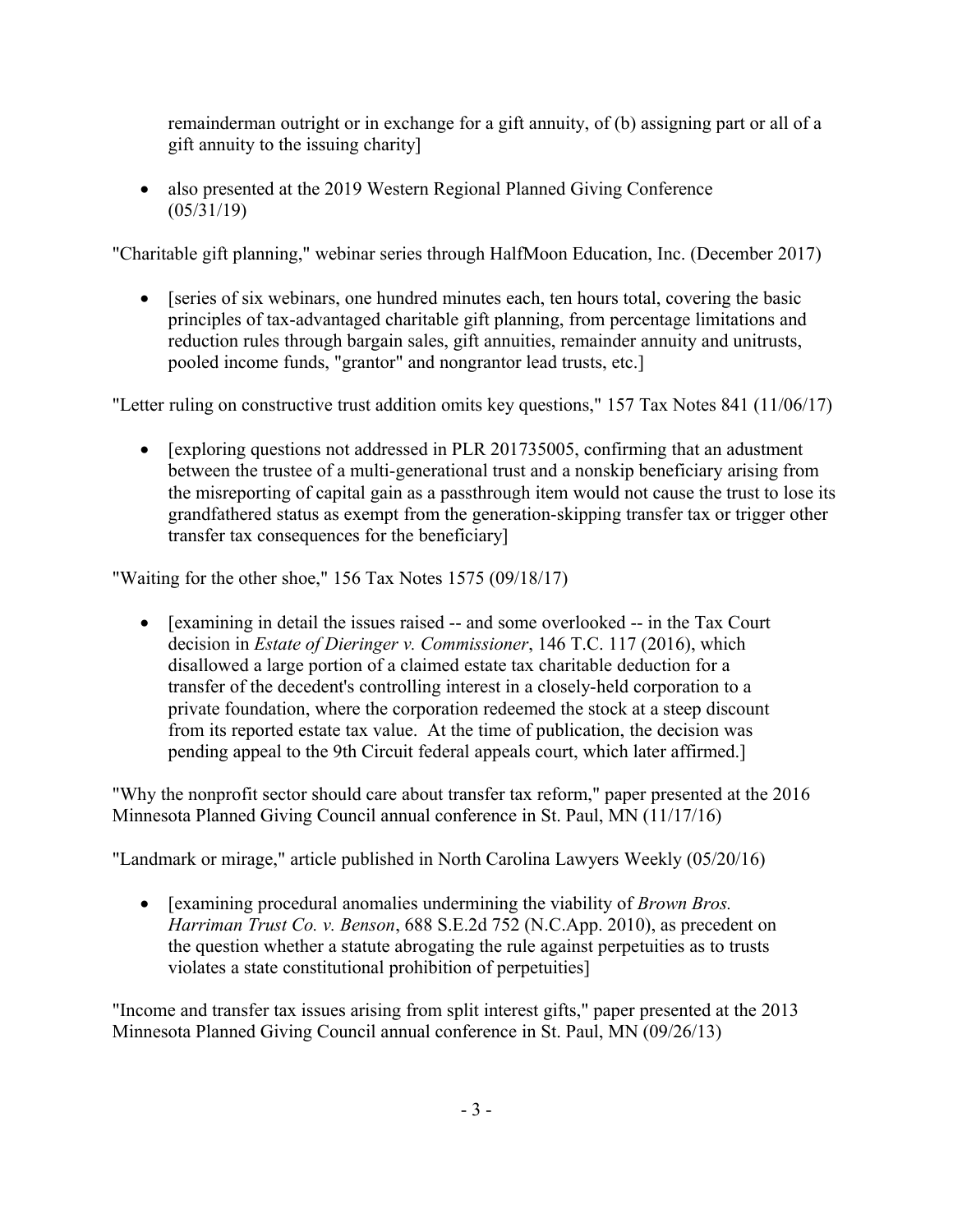• also presented at various Oregon Community Foundation breakfast and luncheon meetings in 2013

"Exiting the underproductive charitable remainder trust," paper presented at the 2012 National Conference on Planned Giving in New Orleans, LA (10/04/12)

 updated version presented at breakfast meeting of Northwest Planned Giving Roundtable 07/17/15

"Don't try this at home: reforming the nonqualified split interest trust," paper presented at the 2009 National Conference on Philanthropic Planning in National Harbor, MD (10/15/09)

• earlier version presented at luncheon meeting of Eastern Iowa Planned Giving Council in 2004

"A second bite of the apple: commuting the underproductive charitable remainder trust," paper presented at the 2003 National Conference on Planned Giving in Cincinnati, Ohio (10/23/03)

"Proposed minimum required distribution regulations afford charitable gift planning opportunities," published at Planned Giving Design Center website (02/08/01)

• revised for publication at 3 Journal of Tax Practice and Procedure 42 (April/May 2001)

"Surrendering the lead interest in a remainder trust," Planned Giving Today, Vol. X, no. 8 (August 1999)

"Aggressive use of section 456.590.2, RSMo. to modify or terminate an irrevocable trust," seminar paper presented at the Missouri Bar annual meeting (09/24/98)

"Funding a charitable remainder trust with encumbered property," paper presented at the Missouri Bar annual meeting (09/19/96)

• revised for publication at Planned Giving Design Center website (07/07/99)

"QTIP proposed regulations require careful drafting approaches to maximize flexibility," 13 Taxation for Lawyers 372 (May/June, 1985)

 cited by Tax Court in support of its decision in *Estate of Howard v. Commissioner*, 91 T.C. 329 (1988), *rev'd* 910 F.2d 633 (9th Cir. 1990)

"QTIP-ing the 'spousal remainder' trust," 41 Journal of the Missouri Bar 85 (March 1985)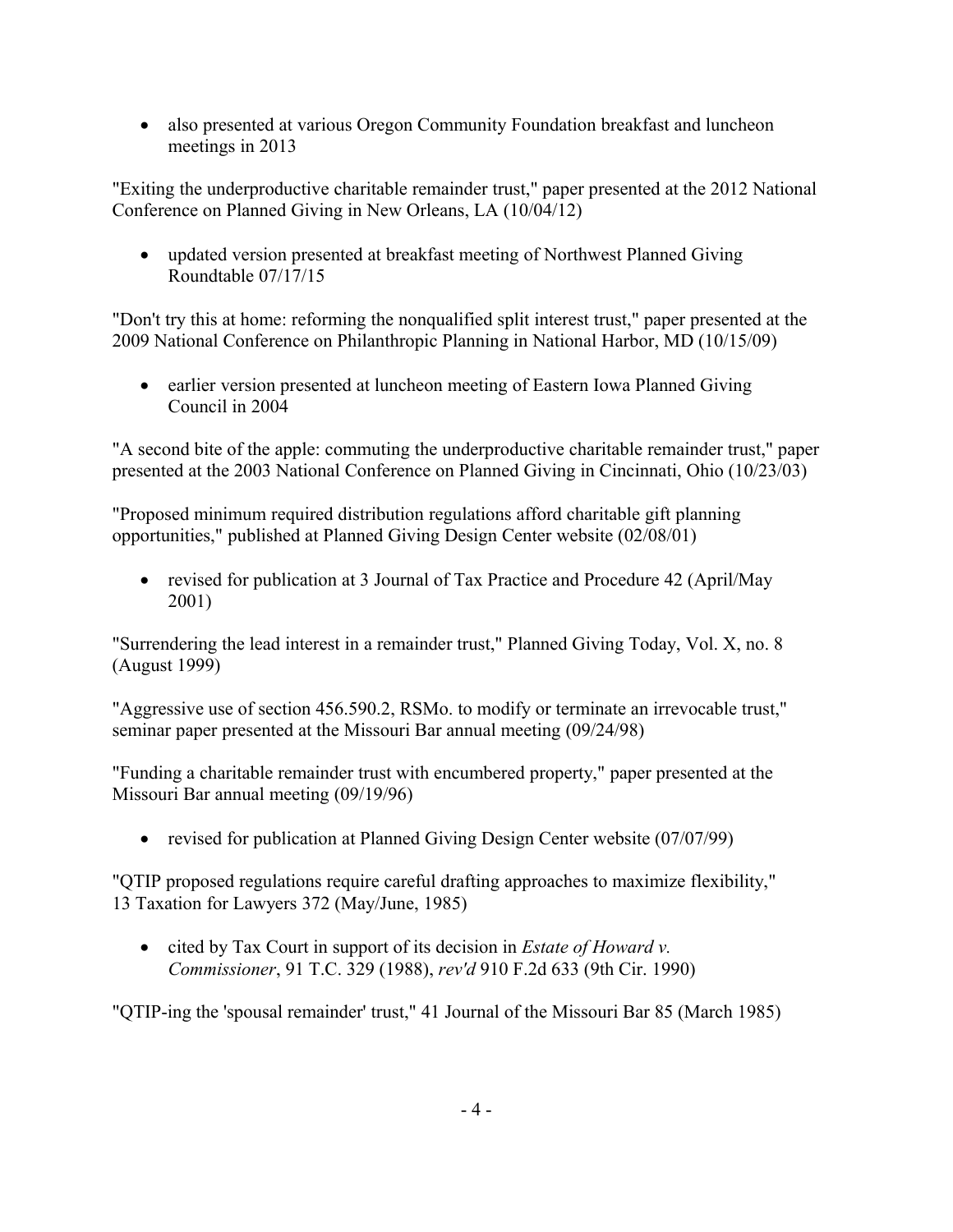## selected committee memberships and offices:

Planned Giving Roundtable of Southern Arizona, 2016 to present

- co-chair, program committee, 2017
- chair, program committee, 2018

Northwest Planned Giving Roundtable, 2008 to 2016

- co-chair, conference planning committee, 2012
- chair, conference programming subcommittee, 2010 and 2013

St. Louis Planned Giving Council, 1998 to 2008

• Leave a Legacy program committee, 2002 to 2008

Probate and Trust Law Committee, Missouri Bar

- member, Standing Subcommittee on Trust Law Revision, 1987 to 2002
- co-chair, Standing Subcommittee on CLE, 1994 to 1998

Probate and Trust Law Section, Bar Association of Metropolitan St. Louis

- member, steering committee, 1986 to 2002,
- $\bullet$  chair, 1997-98

Taxation Law Committee, Missouri Bar

 co-chair and reporter, ad hoc subcommittee on H.R. 3838 [Tax Reform Act of 1986], 1986

#### selected other activities:

chair, City of Prescott pedestrian and bicycle advisory working group, 2015

member, board of directors, Prescott Alternative Transportation, 2013 to 2015

• president, 2014 to 2015

member, legislative committee, Bicycle Transportation Alliance, Portland, 2008 to 2012

member, board of directors, Alberta Cooperative Grocery, Portland, 2011 to 2013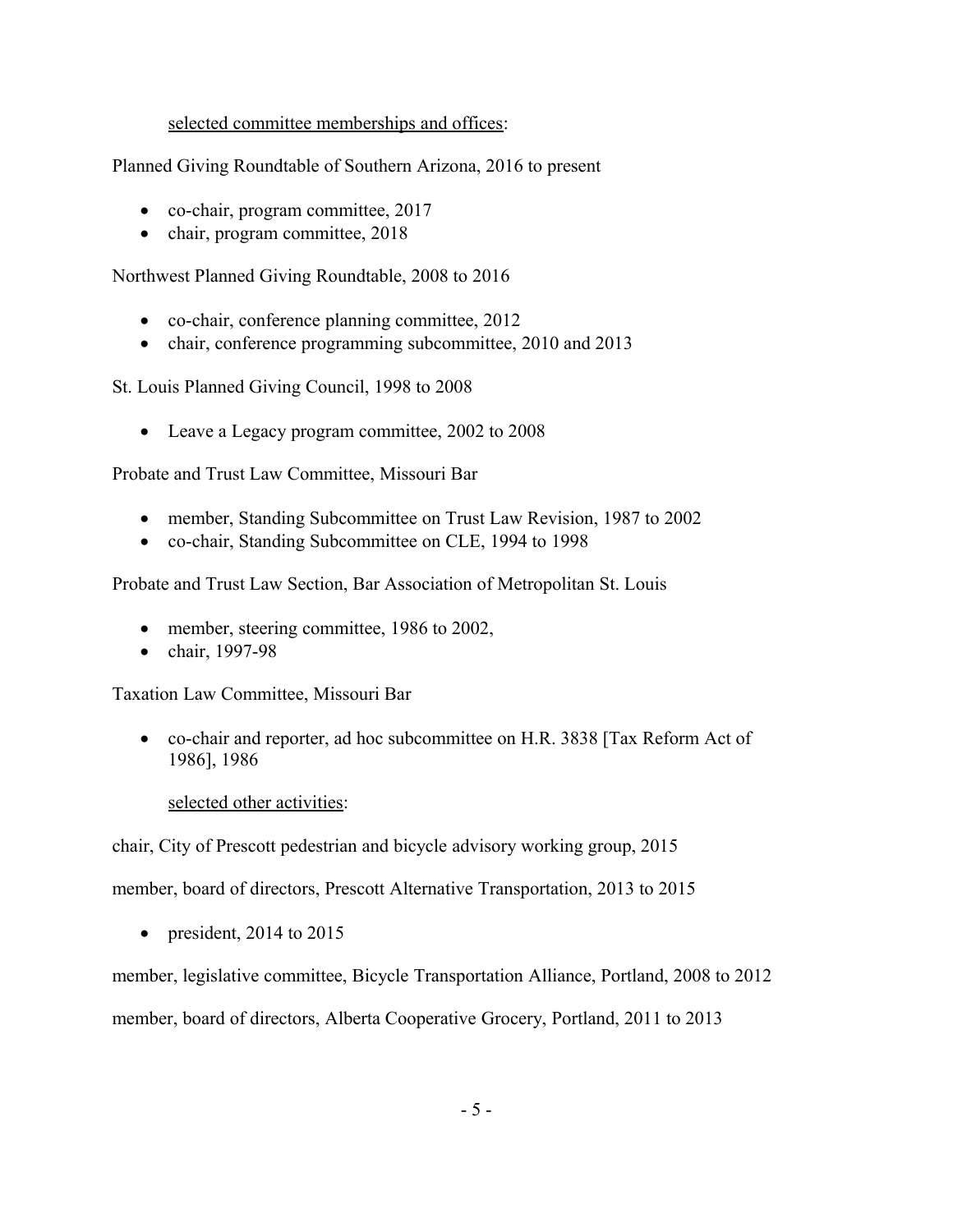- chair, ad hoc bylaws implementation committee, 2011 to 2012
- chair, board maintenance and development committee, 2012 to 2013

volunteer bicycle mechanic, BikeFarm, Portland, 2008 to 2013

[501(c)(3) collective shared bicycle workspace]

founding director, St. Louis Regional Bicycle Federation, 2001 to 2008

- secretary, 2001 to 2004
- chair, policy task force, 2001 to 2004
- chair, policy and advocacy committee, 2004 to 2008